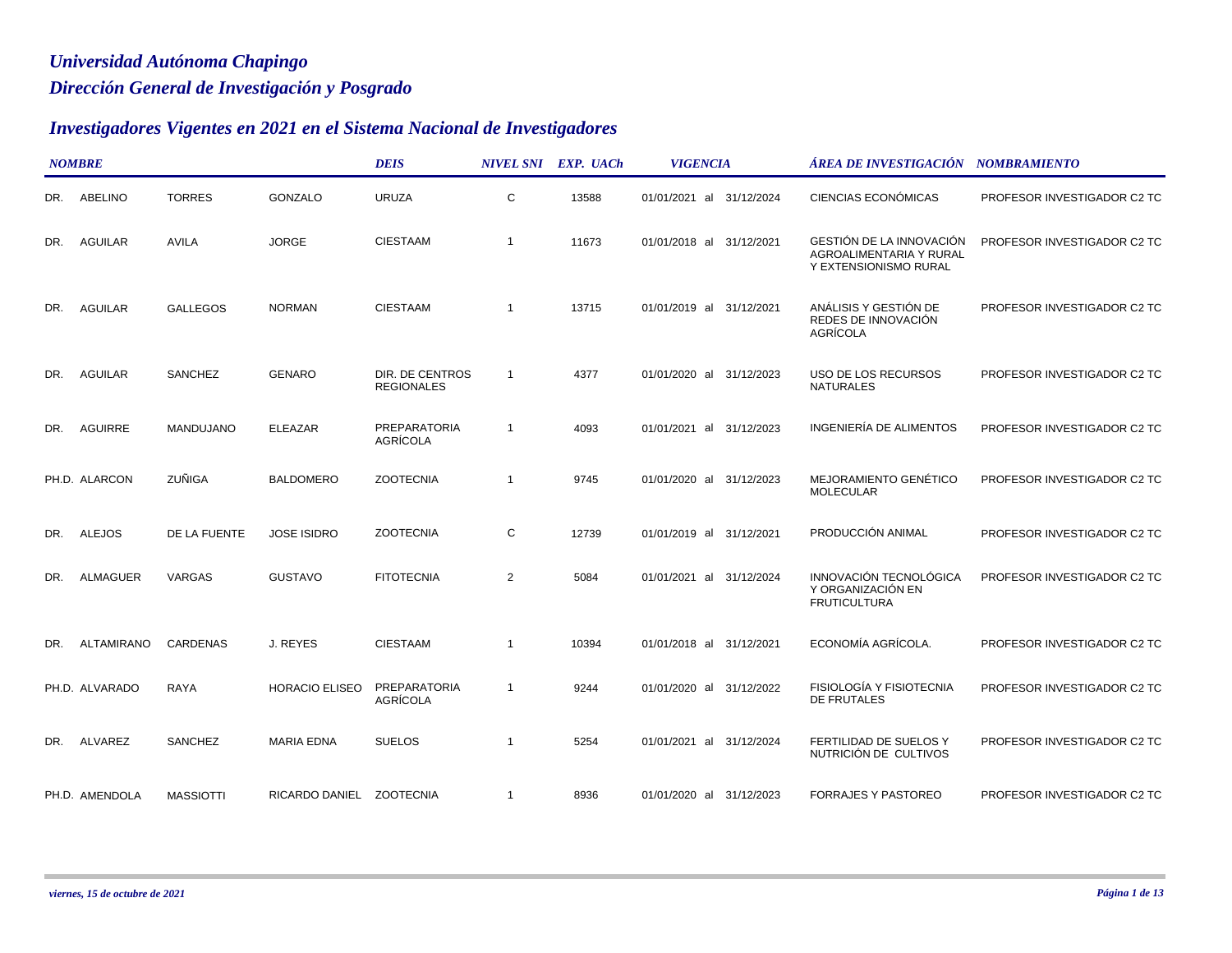|     | <b>NOMBRE</b>     |                  |                                  | <b>DEIS</b>                           |                | NIVEL SNI EXP. UACh | <b>VIGENCIA</b>          | ÁREA DE INVESTIGACIÓN NOMBRAMIENTO                                        |                             |
|-----|-------------------|------------------|----------------------------------|---------------------------------------|----------------|---------------------|--------------------------|---------------------------------------------------------------------------|-----------------------------|
|     | PH.D. ARREOLA     | AVILA            | <b>JESUS</b><br><b>GUADALUPE</b> | <b>URUZA</b>                          | $\mathbf{1}$   | 11002               | 01/01/2019 al 31/12/2022 | <b>FISIOLOGÍA DE ESPECIES</b><br><b>PERENNES</b>                          | PROFESOR INVESTIGADOR C2 TC |
| DR. | ARTEAGA           | <b>RAMIREZ</b>   | <b>RAMON</b>                     | <b>IRRIGACIÓN</b>                     | $\overline{1}$ | 2335                | 01/01/2019 al 31/12/2022 | EVAPOTRANSPIRACIÓN,<br>MODELOS DE SIMULACIÓN Y<br><b>AGROCLIMATOLOGÍA</b> | PROFESOR INVESTIGADOR C2 TC |
| DR. | AVILA             | <b>DORANTES</b>  | <b>JOSE ANTONIO</b>              | <b>CRUPY</b>                          | $\overline{1}$ | 4171                | 01/01/2019 al 31/12/2021 | POLÍTICA AGRÍCOLA Y<br><b>MERCADOS</b>                                    | PROFESOR INVESTIGADOR C2 TC |
| DR. | AVITIA            | <b>GARCIA</b>    | <b>EDILBERTO</b>                 | <b>FITOTECNIA</b>                     | $\overline{1}$ | 7329                | 01/01/2020 al 31/12/2034 | <b>FRUTICULTURA</b>                                                       | PROFESOR INVESTIGADOR C2 TC |
| DR. | <b>BACA</b>       | <b>DEL MORAL</b> | <b>JULIO</b>                     | <b>CRUPY</b>                          | $\overline{1}$ | 4567                | 01/01/2020 al 31/12/2023 | <b>DESARROLLO RURAL</b><br>REGIONAL, SEGURIDAD Y<br>SOBERANÍA ALIMENTARIA | PROFESOR INVESTIGADOR C2 TC |
| DR. | <b>BARRERA</b>    | <b>RODRIGUEZ</b> | ARIADNA ISABEL                   | <b>PREPARATORIA</b><br>AGRÍCOLA       | $\overline{1}$ | 13242               | 01/01/2019 al 31/12/2021 | DESARROLLO AGRÍCOLA<br><b>REGIONAL</b>                                    | PROFESOR INVESTIGADOR C2 TC |
| DR. | <b>BARRIENTOS</b> | <b>PRIEGO</b>    | ALEJANDRO<br><b>FACUNDO</b>      | <b>FITOTECNIA</b>                     | $\overline{2}$ | 9274                | 01/01/2018 al 31/12/2022 | <b>FRUTICULTURA</b>                                                       | PROFESOR INVESTIGADOR C2 TC |
| DR. | <b>BARRIOS</b>    | <b>PUENTE</b>    | <b>GERONIMO</b>                  | <b>DICEA</b>                          | C              | 5217                | 01/01/2019 al 31/12/2021 | MOVILIDAD DE FACTORES Y<br>DESARROLLO ECONÓMICO                           | PROFESOR INVESTIGADOR C2 TC |
| DR. | <b>BERNAL</b>     | <b>MARIN</b>     | <b>TULA</b>                      | <b>PREPARATORIA</b><br>AGRÍCOLA       | $\overline{1}$ | 13341               | 01/01/2020 al 31/12/2023 | <b>ASTRONOMÍA Y</b><br><b>GRAVITACIÓN</b>                                 | PROFESOR INVESTIGADOR C2 TC |
| DR. | <b>BLANCO</b>     | <b>MACIAS</b>    | <b>FIDEL</b>                     | <b>CRUCEN</b>                         | $\overline{1}$ | 5572                | 01/01/2018 al 31/12/2021 | NUTRICIÓN VEGETAL,<br>ECOLOGÍA Y CAMBIO<br><b>CLIMATICO</b>               | PROFESOR INVESTIGADOR C2 TC |
| DR. | <b>BORJA</b>      | DE LA ROSA       | MA. AMPARO<br><b>MAXIMA</b>      | DIV. DE CIENCIAS<br><b>FORESTALES</b> | $\mathbf{1}$   | 2200                | 01/01/2019 al 31/12/2022 | ANATOMÍA Y TECNOLOGÍA<br>DE LA MADERA                                     | PROFESOR INVESTIGADOR C2 TC |
| DR. | <b>BUENDIA</b>    | <b>ESPINOZA</b>  | <b>JULIO CESAR</b>               | <b>SUELOS</b>                         | C              | 12711               | 01/01/2021 al 31/12/2023 | ESTADÍSTICA APLICADA                                                      | PROFESOR INVESTIGADOR C2 TC |
| DR. | CAAMAL            | <b>CAUICH</b>    | <b>IGNACIO</b>                   | <b>DICEA</b>                          | $\overline{1}$ | 8204                | 01/01/2018 al 31/12/2021 | ECONOMÍA AGRÍCOLA Y<br>ECONOMÍA DEL                                       | PROFESOR INVESTIGADOR C2 TC |
| DR. | CAMACHO           | CALDERÓN         | ANGELITO                         | <b>PREPARATORIA</b><br>AGRÍCOLA       | С              | 13507               | 01/01/2021 al 31/12/2024 | MATEMÁTICAS. GEOMETRÍA<br><b>DIFERENCIAL</b>                              | PROFESOR INVESTIGADOR C2 TC |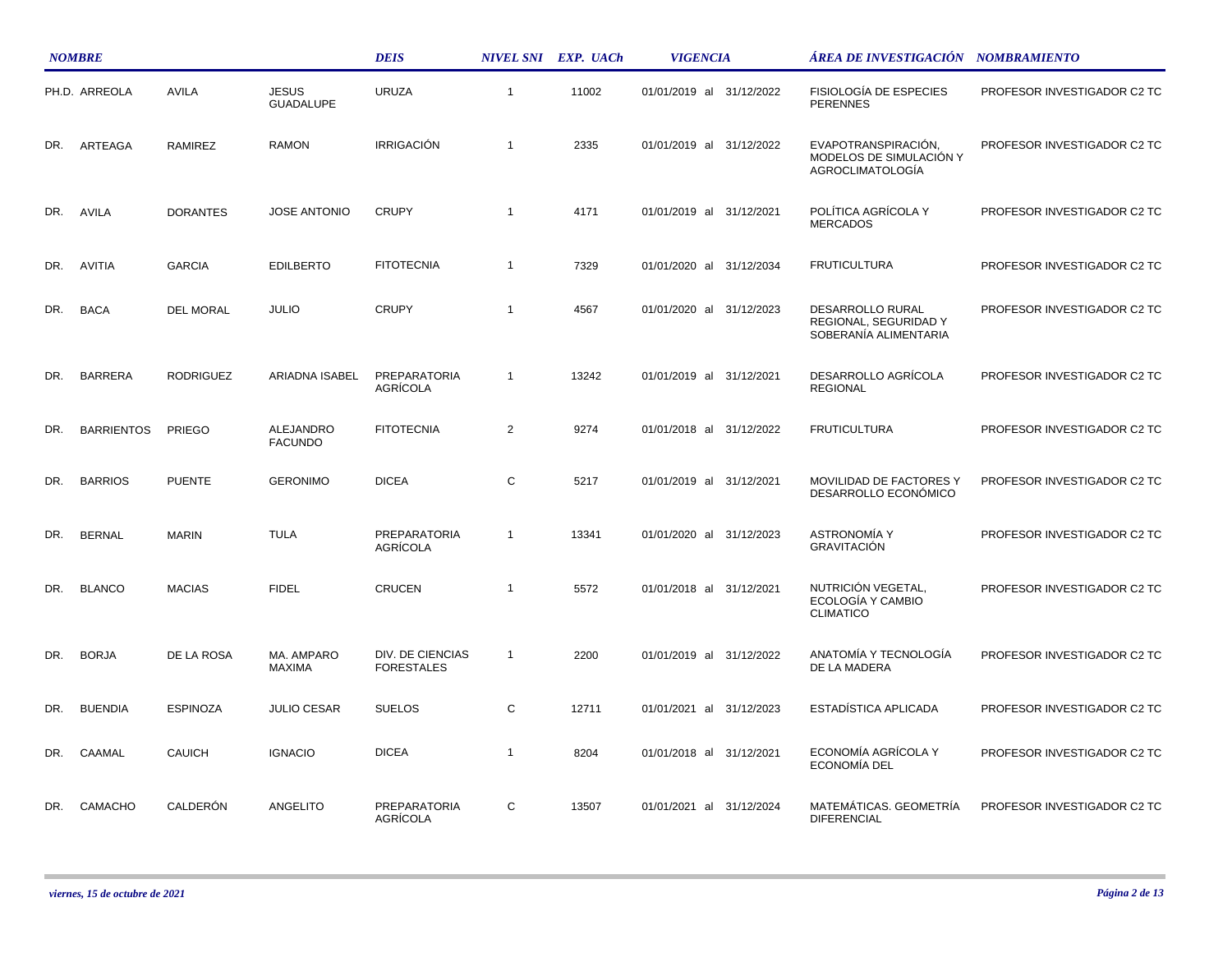|     | <b>NOMBRE</b>          |                |                                     | <b>DEIS</b>                           |                | NIVEL SNI EXP. UACh | <b>VIGENCIA</b>             | ÁREA DE INVESTIGACIÓN     NOMBRAMIENTO                                                 |                             |
|-----|------------------------|----------------|-------------------------------------|---------------------------------------|----------------|---------------------|-----------------------------|----------------------------------------------------------------------------------------|-----------------------------|
| DR. | CASTILLO               | GONZALEZ       | <b>ANA MARIA</b>                    | <b>FITOTECNIA</b>                     | $\overline{1}$ | 5604                | 01/01/2019 al 31/12/2022    | FISIOLOGÍA Y NUTRICIÓN DE<br><b>FRUTALES Y ORNAMENTALES</b>                            | PROFESOR INVESTIGADOR C2 TC |
| DR. | CASTRO                 | <b>BRINDIS</b> | <b>ROGELIO</b>                      | <b>FITOTECNIA</b>                     | $\overline{1}$ | 9705                | 01/01/2021 al 31/12/2024    | NUTRICIÓN VEGETAL-<br><b>OLERICULTURA</b>                                              | PROFESOR INVESTIGADOR C2 TC |
| DR. | <b>CERVANTES</b>       | <b>ESCOTO</b>  | <b>FERNANDO</b>                     | <b>CIESTAAM</b>                       | $\overline{1}$ | 6260                | 01/01/2021 al 31/12/2024    | CADENA AGROINDUSTRIAL<br><b>LECHERAY</b><br>SOCIOECONOMÍA DE LA<br>PRODUCCIÓN PECUARIA | PROFESOR INVESTIGADOR C2 TC |
| DR. | <b>CIBRIAN</b>         | <b>TOVAR</b>   | <b>DAVID</b>                        | DIV. DE CIENCIAS<br><b>FORESTALES</b> | $\overline{1}$ | 2356                | 01/01/2012 al 31/12/2026    | DASONOMÍA (PRODUCCIÓN<br>FORESTAL)                                                     | PROFESOR INVESTIGADOR C2 TC |
|     | PH.D. COLINAS          | <b>LEON</b>    | <b>MARIA TERESA</b><br><b>BERYL</b> | <b>FITOTECNIA</b>                     | 2              | 4516                | 01/01/2011 al<br>31/12/2025 | FISIOLOGIA VEGETAL Y DE<br>POSCOSECHA                                                  | PROFESOR INVESTIGADOR C2 TC |
| DR. | <b>CORRALES</b>        | <b>GARCIA</b>  | <b>JOSE JOEL</b><br><b>ENRIQUE</b>  | DEPTO. DE ING.<br>AGROINDUSTRIAL      | $\overline{1}$ | 3858                | 01/01/2019 al 31/12/2022    | FISIOLOGÍA Y TECNOLOGÍA<br>POSTCOSECHA DE FRUTAS<br>Y HORTALIZAS                       | PROFESOR INVESTIGADOR C2 TC |
| DR. | <b>CORTES</b>          | <b>DIAZ</b>    | <b>ENRIQUE</b>                      | CRUAN                                 | C              | 4249                | 01/01/2020 al<br>31/12/2022 | MANEJO SUSTENTABLE DE<br><b>GANADERIA Y ECOLOGIA</b>                                   | PROFESOR INVESTIGADOR C2 TC |
| DR. | <b>CRISTOBAL</b>       | <b>ACEVEDO</b> | <b>DAVID</b>                        | <b>SUELOS</b>                         | $\overline{1}$ | 5120                | 01/01/2021 al 31/12/2024    | MANEJO DE SUELOS Y AGUA                                                                | PROFESOR INVESTIGADOR C2 TC |
|     | PH.D. CRUZ             | CASTILLO       | JUAN GUILLERMO CRUO                 |                                       | $\overline{2}$ | 9921                | 01/01/2019 al 31/12/2023    | <b>CIENCIAS HORTICOLAS</b>                                                             | PROFESOR INVESTIGADOR C2 TC |
| DR. | CRUZ                   | <b>LEON</b>    | <b>ARTEMIO</b>                      | DIR. DE CENTROS<br><b>REGIONALES</b>  | 2              | 3611                | 01/01/2018 al 31/12/2021    | AGRICULTURA TRADICIONAL,<br>RECURSOS GENÉTICOS Y<br>DESARROLLO RURAL                   | PROFESOR INVESTIGADOR C2 TC |
| DR. | <b>CUEVAS</b>          | SANCHEZ        | <b>JESUS AXAYACATL FITOTECNIA</b>   |                                       | $\overline{1}$ | 3884                | 01/01/2018 al<br>31/12/2021 | <b>ETNOBOTÁNICA</b>                                                                    | PROFESOR INVESTIGADOR C2 TC |
| DR. | DE LA FUENTE HERNANDEZ |                | <b>JUAN</b>                         | SOCIOLOGÍA RURAL                      | C              | 1573                | 01/01/2021 al 31/12/2024    | ACCIÓN COLECTIVA Y<br><b>MOVIMIENTOS SOCIALES EN</b><br>EL AMBITO RURAL.               | PROFESOR INVESTIGADOR C2 TC |
|     | PH.D. DOMINGUEZ        | VALENZUELA     | <b>JOSE ALFREDO</b>                 | PARASITOLOGÍA<br>AGRÍCOLA             | $\overline{1}$ | 5454                | 01/01/2021 al 31/12/2023    | CIENCIA DE LA MALEZA                                                                   | PROFESOR INVESTIGADOR C2 TC |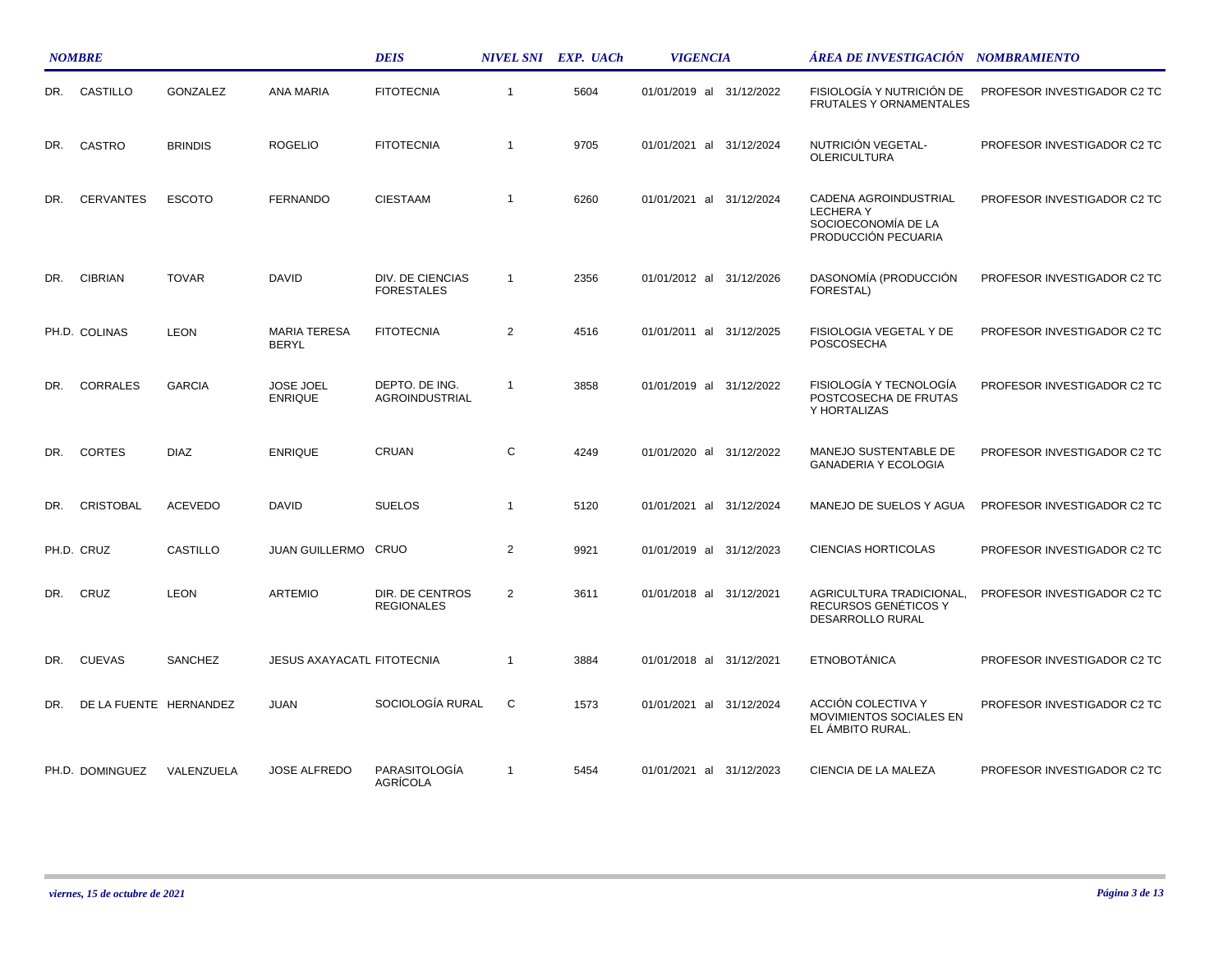|     | <b>NOMBRE</b>    |                  |                                    | <b>DEIS</b>                            |                | NIVEL SNI EXP. UACh | <b>VIGENCIA</b>             | ÁREA DE INVESTIGACIÓN NOMBRAMIENTO                                                                                                                         |                             |
|-----|------------------|------------------|------------------------------------|----------------------------------------|----------------|---------------------|-----------------------------|------------------------------------------------------------------------------------------------------------------------------------------------------------|-----------------------------|
| DR. | <b>DOMÍNGUEZ</b> | <b>PUERTO</b>    | <b>RICARDO</b>                     | <b>PREPARATORIA</b><br><b>AGRICOLA</b> | C              | 13429               | 01/01/2019 al 31/12/2021    | <b>BIOTECNOLOGÍA DE</b><br>PROCESOS FERMENTATIVOS                                                                                                          | PROFESOR INVESTIGADOR C2 TC |
| DR. | <b>ESPEJEL</b>   | GARCÍA           | <b>ANASTACIO</b>                   | DEPTO. DE ING.<br>AGROINDUSTRIAL       | $\overline{1}$ | 13456               | 01/01/2020 al 31/12/2022    | <b>INNOVACIÓN Y</b><br>COMPETITIVIDAD EN LA<br>AGROINDUSTRIA.<br>VALORACIÓN DE<br>PRODUCTOS ARTESANALES,<br>ANÁLISIS DE CADENAS<br><b>AGROALIMENTARIAS</b> | PROFESOR INVESTIGADOR C2 TC |
| DR. | <b>ESPINOSA</b>  | <b>SOLARES</b>   | <b>TEODORO</b>                     | DEPTO. DE ING.<br>AGROINDUSTRIAL       | 2              | 5439                | 01/01/2019 al 31/12/2023    | INGENIERÍA DE<br><b>BIOPROCESOS</b>                                                                                                                        | PROFESOR INVESTIGADOR C2 TC |
| DR. | <b>FLORES</b>    | <b>SANTIAGO</b>  | EVER DEL JESUS                     | <b>URUSSE</b>                          | $\overline{1}$ | 13683               | 01/01/2020 al<br>31/12/2022 | NUTRICIÓN DE RUMIANTES Y<br><b>FORRAJES</b>                                                                                                                | PROFESOR INVESTIGADOR C2 TC |
| DR. | <b>FLORES</b>    | <b>HERNANDEZ</b> | <b>ARNOLDO</b>                     | <b>URUZA</b>                           | $\overline{1}$ | 5922                | 01/01/2018 al 31/12/2021    | MEJORAMIENTO GENÉTICO Y<br><b>BIOQUÍMICO DE PLANTAS DE</b><br>ZONAS ÁRIDAS                                                                                 | PROFESOR INVESTIGADOR C2 TC |
| DR. | <b>FLORES</b>    | <b>GIRON</b>     | <b>EMMANUEL</b>                    | DEPTO. DE ING.<br>AGROINDUSTRIAL       | $\overline{1}$ | 13447               | 01/01/2019 al 31/12/2021    | TECNOLOGÍA DE ALIMENTOS<br>DE ORIGEN ANIMAL                                                                                                                | PROFESOR INVESTIGADOR C2 TC |
| DR. | <b>GALLEGOS</b>  | VAZQUEZ          | <b>CLEMENTE</b>                    | <b>CRUCEN</b>                          | $\overline{1}$ | 3804                | 01/01/2020 al 31/12/2022    | AGRICULTURA EN ZONAS<br><b>ÁRIDAS</b>                                                                                                                      | PROFESOR INVESTIGADOR C2 TC |
| DR. | <b>GARCIA</b>    | <b>MATEOS</b>    | <b>MARIA DEL</b><br><b>ROSARIO</b> | <b>FITOTECNIA</b>                      | 2              | 1225                | 01/01/2019 al 31/12/2033    | ACTIVIDAD BIOLÓGICA DE<br>PRODUCTOS NATURALES                                                                                                              | PROFESOR INVESTIGADOR C2 TC |
| DR. | <b>GARCIA</b>    | MUÑIZ            | J. GUADALUPE                       | <b>ZOOTECNIA</b>                       | $\overline{1}$ | 6272                | 01/01/2021 al 31/12/2023    | SISTEMAS DE PRODUCCIÓN<br>DE LECHE EN PASTOREO                                                                                                             | PROFESOR INVESTIGADOR C2 TC |
| DR. | <b>GARCIA</b>    | GONZALEZ         | <b>FABIAN</b>                      | <b>URUZA</b>                           | $\overline{1}$ | 11684               | 01/01/2020 al 31/12/2022    | CONTROL BIOLÓGICO DE<br><b>PLAGAS</b>                                                                                                                      | PROFESOR INVESTIGADOR C2 TC |
| DR. | <b>GOMEZ</b>     | CRUZ             | <b>MANUEL ANGEL</b>                | <b>CIESTAAM</b>                        | $\overline{2}$ | 3767                | 01/01/2010 al<br>30/12/2024 | ECONOMÍA Y POLÍTICAS<br><b>PUBLICAS</b>                                                                                                                    | PROFESOR INVESTIGADOR C2 TC |
| DR. | GONZALEZ         | GARDUÑO          | <b>ROBERTO</b>                     | <b>URUSSE</b>                          | $\overline{1}$ | 10519               | 01/01/2019 al 31/12/2022    | PARASITOLOGÍA<br><b>VETERINARIA Y</b><br>MEJORAMIENTO GENÉTICO<br>ANIMAL                                                                                   | PROFESOR INVESTIGADOR C2 TC |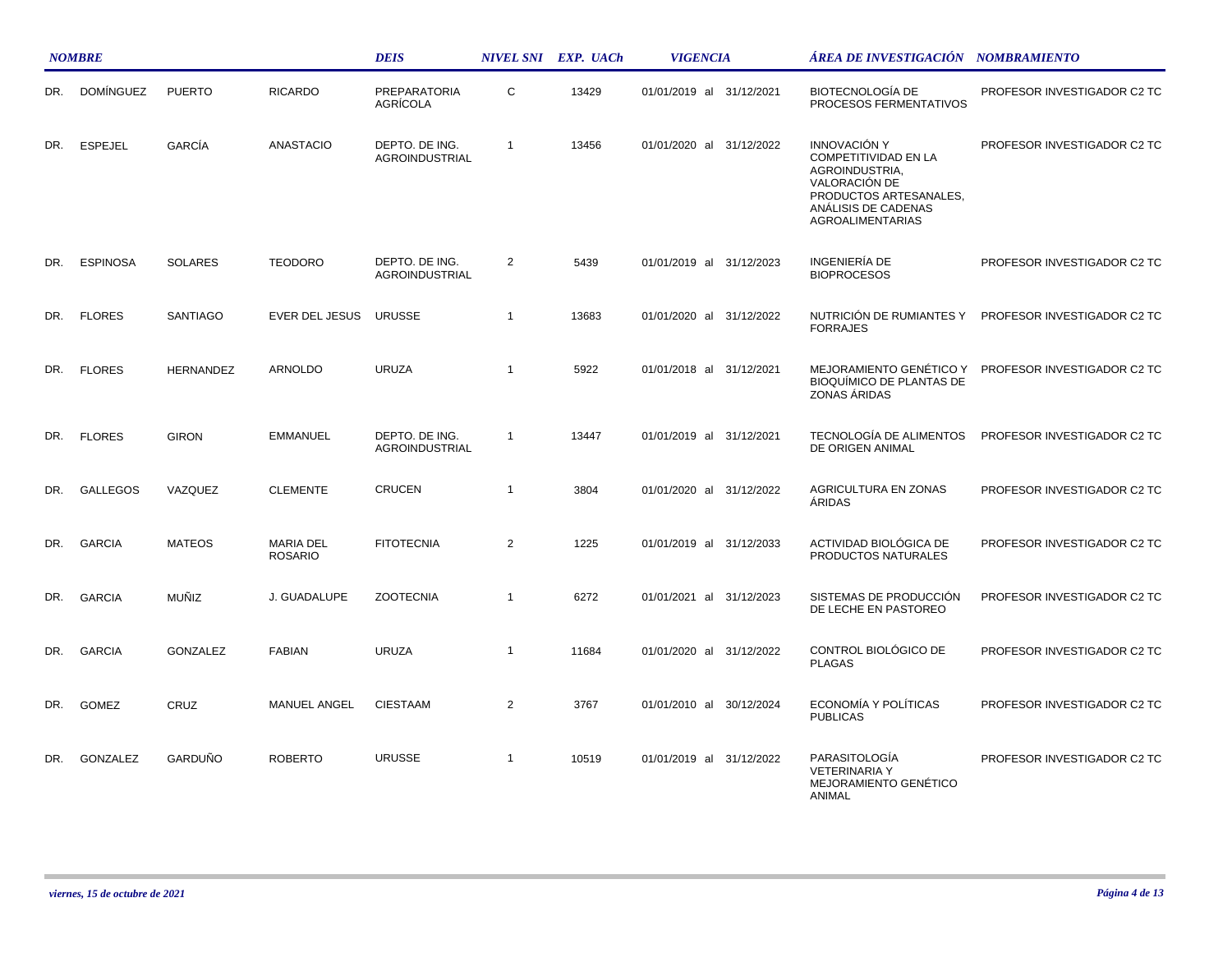|     | <b>NOMBRE</b>    |                  |                                   | <b>DEIS</b>                             |                | NIVEL SNI EXP. UACh | <b>VIGENCIA</b>             | ÁREA DE INVESTIGACIÓN NOMBRAMIENTO                                                                                                                                                             |                             |
|-----|------------------|------------------|-----------------------------------|-----------------------------------------|----------------|---------------------|-----------------------------|------------------------------------------------------------------------------------------------------------------------------------------------------------------------------------------------|-----------------------------|
| DR. | GONZALEZ         | <b>TEPALE</b>    | MA. ROSA                          | <b>PREPARATORIA</b><br>AGRÍCOLA         | C              | 13430               | 01/01/2020 al 31/12/2022    | Química de productos<br>naturales, métodos<br>espectroscópicos y de<br>separación (RMN, IR, Masas,<br>UV, Fluorescencia, absorción<br>atómica, HPLC y CG) y química<br>analítica de alimentos. | PROFESOR INVESTIGADOR C2 TC |
| DR. | GONZALEZ         | <b>CERON</b>     | <b>FERNANDO</b>                   | <b>ZOOTECNIA</b>                        | -1             | 13198               | 01/01/2020 al 31/12/2022    | MEJORAMIENTO GENÉTICO<br>ANIMAL CON ÉNFASIS EN<br><b>AVES Y CONEJOS</b>                                                                                                                        | PROFESOR INVESTIGADOR B2 TC |
| DR. | <b>GRANADOS</b>  | <b>SANCHEZ</b>   | <b>DIODORO</b>                    | DIV. DE CIENCIAS<br><b>FORESTALES</b>   | $\overline{1}$ | 990                 | 01/01/2019 al 31/12/2022    | <b>CIENCIAS FORESTALES Y</b><br>RECURSOS NATURALES                                                                                                                                             | PROFESOR INVESTIGADOR C2 TC |
| DR. | <b>GUERRA</b>    | <b>RAMIREZ</b>   | <b>DIANA</b>                      | <b>PREPARATORIA</b><br>AGRÍCOLA         | $\overline{1}$ | 5944                | 01/01/2020 al 31/12/2023    | PRODUCTOS NATURALES.<br><b>ACTIVIDAD ANTIOXIDANTE</b><br>DE PLANTAS Y FRUTOS,<br><b>BIOCOMBUSTIBLES</b>                                                                                        | PROFESOR INVESTIGADOR C2 TC |
| DR. | <b>GUERRA</b>    | RAMIREZ          | <b>PRISCILA</b>                   | <b>PREPARATORIA</b><br>AGRÍCOLA         | $\overline{1}$ | 9593                | 01/01/2021 al 31/12/2023    |                                                                                                                                                                                                | PROFESOR INVESTIGADOR C2 TC |
| DR. | <b>GUTIERREZ</b> | <b>GALLEGOS</b>  | <b>JORGE ALBERTO</b>              | <b>PREPARATORIA</b><br>AGRÍCOLA         | $\mathbf{1}$   | 11437               | 01/01/2020 al 31/12/2023    | TAXONOMÍA Y SISTEMÁTICA<br>VEGETAL.                                                                                                                                                            | PROFESOR INVESTIGADOR C2 TC |
| DR. | <b>HAHN</b>      | <b>SCHLAM</b>    | <b>FEDERICO FELIX</b>             | <b>IRRIGACIÓN</b>                       | $\overline{2}$ | 10840               | 01/01/2019 al 31/12/2023    | <b>BIOSISTEMAS, SENSORES Y</b><br><b>CONTROLES</b>                                                                                                                                             | PROFESOR INVESTIGADOR C2 TC |
|     | PH.D. HERNANDEZ  | <b>MONTES</b>    | <b>ARTURO</b>                     | DEPTO. DE ING.<br><b>AGROINDUSTRIAL</b> | $\mathbf{1}$   | 839                 | 01/01/2021 al<br>31/12/2023 | PROPIEDADES DE LOS<br><b>ALIMENTOS</b>                                                                                                                                                         | PROFESOR INVESTIGADOR C2 TC |
| DR. | <b>HERNANDEZ</b> | <b>HERNANDEZ</b> | MA. LETICIA                       | <b>CRUNO</b>                            | C              | 10371               | 01/01/2020 al 31/12/2022    | ECONOMIA AGRICOLA Y<br><b>DESARROLLO RURAL</b><br><b>SOSTENIBLE</b>                                                                                                                            | PROFESOR INVESTIGADOR B2 TC |
| DR. | HERNANDEZ        | ORTIZ            | JUAN                              | <b>PREPARATORIA</b><br>AGRÍCOLA         | $\overline{1}$ | 9075                | 01/01/2021 al 31/12/2023    |                                                                                                                                                                                                | PROFESOR INVESTIGADOR C2 TC |
| DR. | <b>HERNANDEZ</b> | <b>RODRIGUEZ</b> | <b>BLANCA</b><br><b>ELIZABETH</b> | <b>PREPARATORIA</b><br>AGRÍCOLA         | C              | 12982               | 01/01/2021 al 31/12/2024    | TECNOLOGÍA DE ALIMENTOS                                                                                                                                                                        | PROFESOR INVESTIGADOR C2 TC |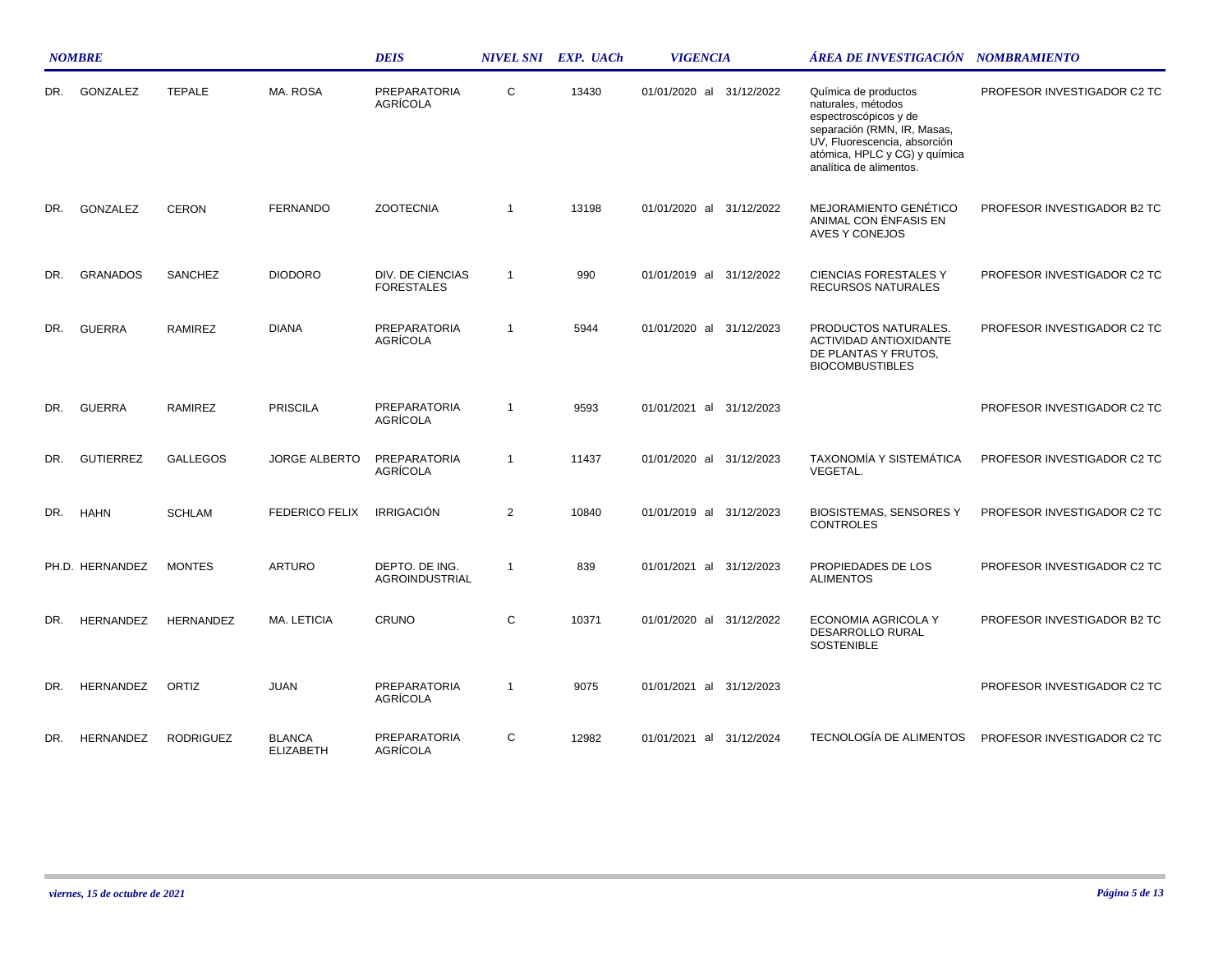|     | <b>NOMBRE</b> |                  |                                               | <b>DEIS</b>              |                | NIVEL SNI EXP. UACh | <b>VIGENCIA</b>          | ÁREA DE INVESTIGACIÓN NOMBRAMIENTO                                                                                |                             |  |
|-----|---------------|------------------|-----------------------------------------------|--------------------------|----------------|---------------------|--------------------------|-------------------------------------------------------------------------------------------------------------------|-----------------------------|--|
| DR. | HERNANDEZ     | <b>RODRIGUEZ</b> | LANDY                                         | PREPARATORIA<br>AGRÍCOLA | $\mathbf{1}$   | 11346               | 01/01/2021 al 31/12/2023 | CIENCIAS DE LA<br>TECNOLOGÍA, TECNOLOGÍA<br>DE LA ALIMENTACIÓN Y<br>ALIMENTOS FUNCIONALES E<br><b>INNOVADORES</b> | PROFESOR INVESTIGADOR C2 TC |  |
| DR. | HERNANDEZ     | <b>ACOSTA</b>    | <b>ELIZABETH</b>                              | <b>SUELOS</b>            | $\mathbf{1}$   | 11097               | 01/01/2018 al 31/12/2021 | IMPACTO, CONTAMINACIÓN<br>Y RESTAURACIÓN<br><b>AMBIENTAL</b>                                                      | PROFESOR INVESTIGADOR C2 TC |  |
|     | PH.D. IBANEZ  | CASTILLO         | <b>LAURA ALICIA</b>                           | <b>IRRIGACIÓN</b>        | $\mathbf{1}$   | 10646               | 01/01/2018 al 31/12/2021 | <b>CONTROLY</b><br>APROVECHAMIENTOS DE<br>LOS RECURSOS HIDRÍCOS                                                   | PROFESOR INVESTIGADOR C2 TC |  |
|     | DR. LARA      | <b>BUENO</b>     | <b>ALEJANDRO</b>                              | <b>ZOOTECNIA</b>         | $\mathbf{1}$   | 5052                | 01/01/2019 al 31/12/2022 | NUTRICIÓN Y PRODUCCIÓN<br>ANIMAL                                                                                  | PROFESOR INVESTIGADOR C2 TC |  |
| DR. | LEGARIA       | SOLANO           | <b>JUAN PORFIRIO</b>                          | <b>FITOTECNIA</b>        | $\mathbf{1}$   | 10645               | 01/01/2021 al 31/12/2024 | CARACTERIZACIÓN DE<br>RECURSOS FITOGENÉTICOS                                                                      | PROFESOR INVESTIGADOR C2 TC |  |
|     | PH.D. LEOS    | <b>RODRÍGUEZ</b> | <b>JUAN ANTONIO</b>                           | <b>DICEA</b>             | $\overline{2}$ | 2174                | 01/01/2018 al 31/12/2021 | POLÍTICAS PUBLICAS Y<br>COMERCIO INTERNACIONAL                                                                    | PROFESOR INVESTIGADOR C2 TC |  |
| DR. | LEYVA         | <b>MIR</b>       | SANTOS GERARDO PARASITOLOGÍA                  | AGRÍCOLA                 | $\mathbf{1}$   | 4782                | 01/01/2019 al 31/12/2021 | MICOLOGÍA AGRÍCOLA                                                                                                | PROFESOR INVESTIGADOR C2 TC |  |
| DR. | LOBATO        | CALLEROS         | CONSUELO SILVIA PREPARATORIA<br><b>OLIVIA</b> | AGRÍCOLA                 | 3              | 2392                | 01/01/2018 al 31/12/2022 | REOLOGÍA DE ALIMENTOS,<br><b>PROPIEDADES</b><br><b>FISICOQUÍMICAS DE</b><br><b>SISTEMAS DISPERSOS</b>             | PROFESOR INVESTIGADOR C2 TC |  |
| DR. | LOPEZ         | <b>SANTIAGO</b>  | <b>MARCO ANDRES</b>                           | <b>URUZA</b>             | $\mathbf{1}$   | 12684               | 01/01/2019 al 31/12/2021 | ECONOMÍA AGRÍCOLA Y<br>ECONOMÍA DE LOS<br>RECURSOS NATURALES                                                      | PROFESOR INVESTIGADOR C2 TC |  |
|     | PH.D. LOPEZ   | CRUZ             | <b>IRINEO LORENZO</b>                         | PREPARATORIA<br>AGRÍCOLA | 2              | 5605                | 01/01/2019 al 31/12/2023 | MODELACIÓN,<br>OPTIMIZACIÓN Y CONTROL<br>DE SISTEMAS                                                              | PROFESOR INVESTIGADOR C2 TC |  |
| DR. | LOPEZ         | <b>SANTOS</b>    | <b>ARMANDO</b>                                | <b>URUZA</b>             | $\overline{1}$ | 5904                | 01/01/2021 al            | USO Y MANEJO DE AGUA,<br>SUELO Y ENERGÍA                                                                          | PROFESOR INVESTIGADOR C2 TC |  |
| DR. | LOZOYA        | SALDAÑA          | <b>HECTOR</b>                                 | <b>FITOTECNIA</b>        | 3              | 4546                | 01/01/2011 al 31/12/2025 | FITOPATOLOGÍA EN<br><b>AGRONOMÍA</b>                                                                              | PROFESOR INVESTIGADOR C2 TC |  |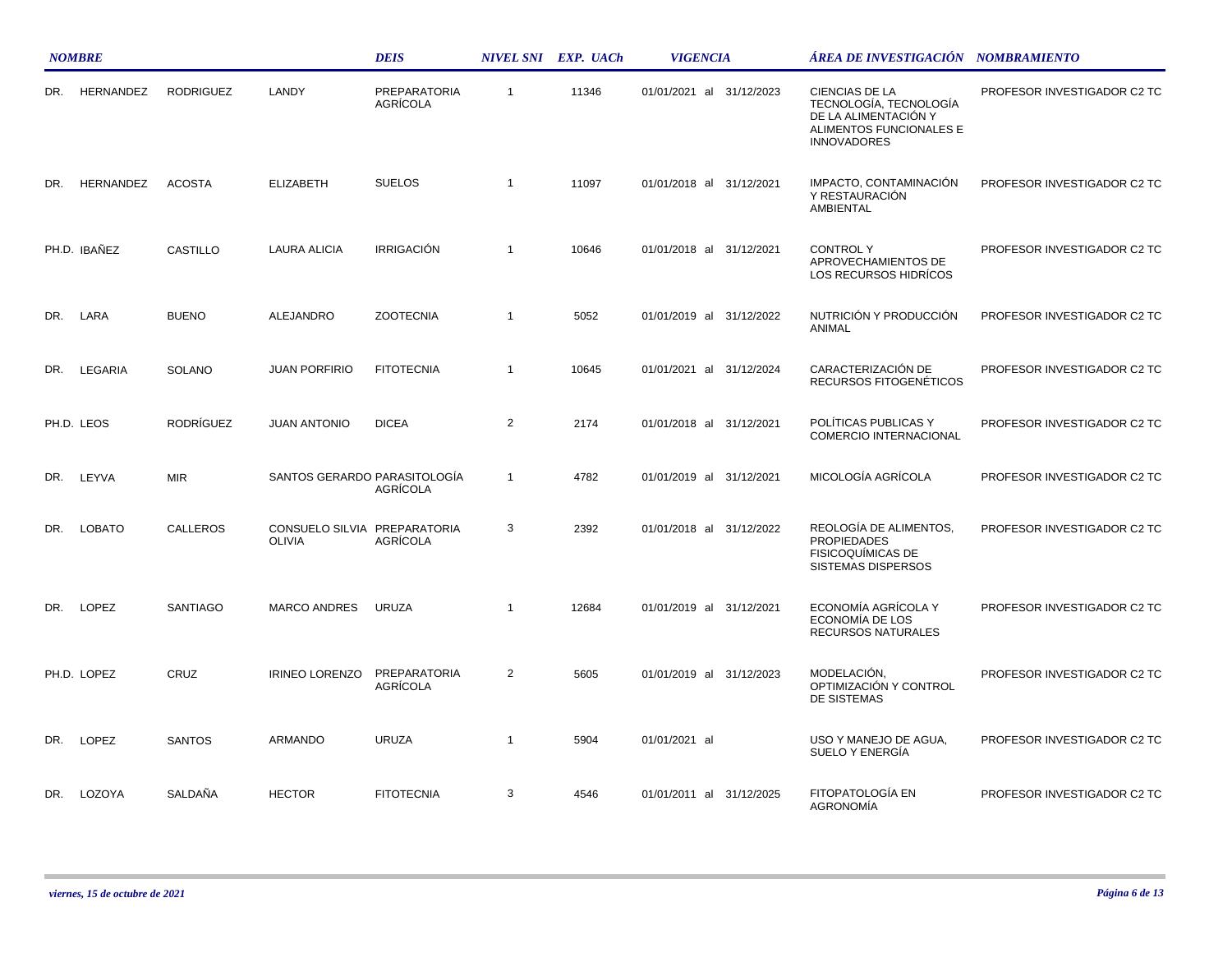|     | <b>NOMBRE</b>   |                  |                         | <b>DEIS</b>                          |              | NIVEL SNI EXP. UACh | <b>VIGENCIA</b>             | ÁREA DE INVESTIGACIÓN NOMBRAMIENTO                                     |                                     |
|-----|-----------------|------------------|-------------------------|--------------------------------------|--------------|---------------------|-----------------------------|------------------------------------------------------------------------|-------------------------------------|
| DR. | LLANOS          | <b>HERNANDEZ</b> | <b>LUIS</b>             | <b>PREPARATORIA</b><br>AGRÍCOLA      | $\mathbf{1}$ | 4773                | 01/01/2020 al 31/12/2023    | <b>TERRITORIO Y ACTORES</b><br>SOCIALES EN EL MEDIO<br><b>RURAL</b>    | PROFESOR INVESTIGADOR C2 TC         |
| DR. | MALDONADO       | <b>SIMAN</b>     | <b>EMA DE JESUS</b>     | <b>ZOOTECNIA</b>                     | $\mathbf{1}$ | 5911                | 01/01/2021 al<br>31/12/2035 | <b>INOCUIDAD ALIMENTARIA Y</b><br>SANIDAD ANIMAL                       | PROFESOR INVESTIGADOR C2 TC         |
| DR. | MALDONADO       | <b>TORRES</b>    | RANFERI                 | <b>SUELOS</b>                        | $\mathbf{1}$ | 5253                | 01/01/2021 al               | FERTILIDAD DE SUELOS Y<br>NUTRICIÓN DE CULTIVOS                        | PROFESOR INVESTIGADOR C2 TC         |
| DR. | <b>MARQUEZ</b>  | <b>MADRID</b>    | <b>MIGUEL</b>           | <b>CRUCEN</b>                        | $\mathsf{C}$ | 10279               | 01/01/2019 al 31/12/2021    | NUTRICIÓN MINERAL DE LOS<br><b>BOVINOS CARNE EN</b><br><b>PASTOREO</b> | PROFESOR INVESTIGADOR C2 TC         |
| DR. | MARQUEZ         | <b>ROSANO</b>    | CONRADO                 | CRUAN                                | $\mathbf{1}$ | 5097                | 01/01/2019 al 31/12/2021    | GESTIÓN SOCIAL DE<br>RECURSOS NATURALES Y<br><b>TERRITORIOS</b>        | PROFESOR INVESTIGADOR C2 TC         |
|     | PH.D. MARTINEZ  | <b>HERNANDEZ</b> | PEDRO ARTURO            | <b>ZOOTECNIA</b>                     | $\mathbf{1}$ | 4190                | 01/01/2020 al 31/12/2022    | <b>GANADERIA PASTORIL Y</b><br>RECURSOS NATURALES                      | PROFESOR INVESTIGADOR C2 TC         |
| DR. | <b>MARTINEZ</b> | <b>GONZALEZ</b>  | ENRIQUE GENARO CIESTAAM |                                      | $\mathbf{1}$ | 13308               | 01/01/2020 al 31/12/2022    | ANÁLISIS DEL CAMBIO<br>TECNOLÓGICO EN LA<br><b>AGRICULTURA</b>         | PROFESOR INVESTIGADOR C2 TC         |
| DR. | <b>MARTINEZ</b> | <b>DAMIAN</b>    | <b>MARIA TERESA</b>     | <b>FITOTECNIA</b>                    | $\mathbf{1}$ | 9671                | 01/01/2020 al 31/12/2023    | FISIOLOGÍA Y TECNOLOGÍA<br>POSTCOSECHA                                 | PROFESOR INVESTIGADOR C2 TC         |
| DR. | <b>MEDRANO</b>  | <b>HERNANDEZ</b> | <b>JESSICA MIRIAM</b>   | <b>PREPARATORIA</b><br>AGRÍCOLA      | C            | 13482               | 01/01/2019 al 31/12/2021    | ANTIOXIDANTES EN<br>PRODUCTOS NATURALES                                | PROFESOR INVESTIGADOR C2 TC         |
| DR. | MEGCHUN         | <b>RIVERA</b>    | <b>RODRIGO</b>          | DIR. DE CENTROS<br><b>REGIONALES</b> | C            | 13720               | 01/01/2020 al 31/12/2021    | ANTROPOLOGÍA<br>(ANTROPOLOGÍA DEL<br>CAMPESINADO)                      | PROFESOR INVESTIGADOR C2 TC         |
| DR. | <b>MEJIA</b>    | SANCHEZ          | <b>DIMAS</b>            | PARASITOLOGÍA<br>AGRÍCOLA            | C            | 11091               | 01/01/2020 al 31/12/2022    | <b>FITOPATOLOGIA</b>                                                   | PROFESOR INVESTIGADOR C2 TC         |
| DR. | <b>MENDOZA</b>  | <b>PEDROZA</b>   | <b>SERGIO IBAN</b>      | <b>ZOOTECNIA</b>                     | $\mathbf{1}$ | 11003               | 01/01/2020 al 31/12/2022    | <b>FORRAJES</b>                                                        | PROFESOR INVESTIGADOR C2<br>P/ASIG. |
|     | PH.D. MEZA      | <b>HERRERA</b>   | <b>CESAR ALBERTO</b>    | URUZA                                | 3            | 5783                | 01/01/2020 al 31/12/2024    | FISIOLOGÍA ANIMAL, ESTADO<br>METABÓLICO-<br><b>REPRODUCCIÓN</b>        | PROFESOR INVESTIGADOR C2 TC         |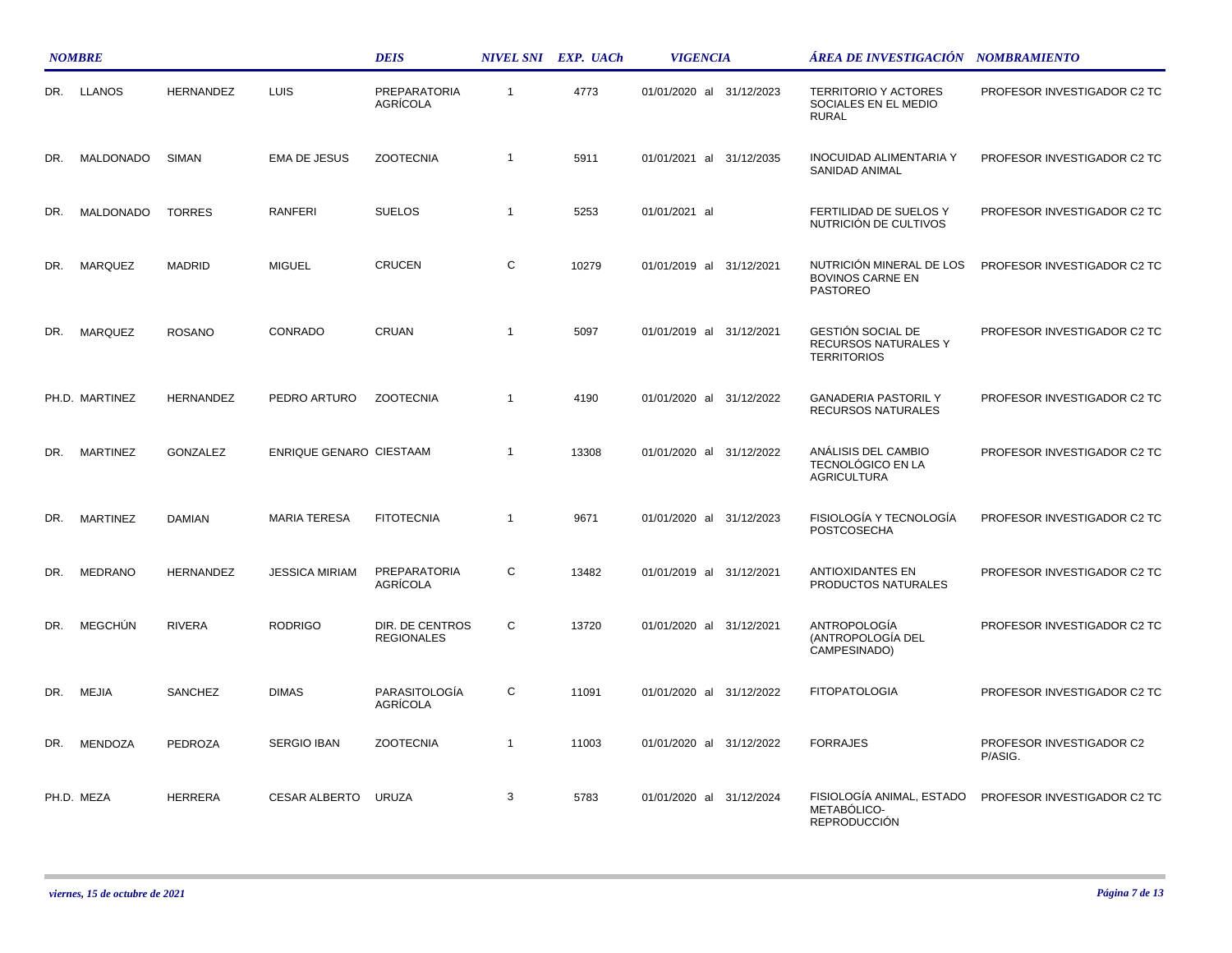|     | <b>NOMBRE</b>    |                  |                                               | <b>DEIS</b>                           |                | NIVEL SNI EXP. UACh | <b>VIGENCIA</b>          | ÁREA DE INVESTIGACIÓN NOMBRAMIENTO                               |                             |
|-----|------------------|------------------|-----------------------------------------------|---------------------------------------|----------------|---------------------|--------------------------|------------------------------------------------------------------|-----------------------------|
| DR. | <b>MIRANDA</b>   | <b>ROMERO</b>    | LUIS ALBERTO                                  | <b>ZOOTECNIA</b>                      | $\overline{1}$ | 6273                | 01/01/2020 al 31/12/2023 | MICROBIOLOGÍA PECUARIA                                           | PROFESOR INVESTIGADOR C2 TC |
| DR. | MONTERROSO RIVAS |                  | ALEJANDRO<br><b>ISMAEL</b>                    | <b>SUELOS</b>                         | $\overline{1}$ | 10714               | 01/01/2019 al 31/12/2022 | MANEJO DE RECURSOS<br>NATURALES Y CAMBIO<br><b>CLIMÁTICO</b>     | PROFESOR INVESTIGADOR C2 TC |
| DR. | <b>MORENO</b>    | PEREZ            | ESAU DEL CARMEN FITOTECNIA                    |                                       | $\overline{1}$ | 10940               | 01/01/2019 al 31/12/2022 | <b>OLERICULTURA</b>                                              | PROFESOR INVESTIGADOR C2 TC |
| DR. | <b>MORETT</b>    | SANCHEZ          | <b>JESUS CARLOS</b>                           | <b>CRUPY</b>                          | $\overline{1}$ | 2412                | 01/01/2019 al 31/12/2021 | ECONOMÍA AGRÍCOLA                                                | PROFESOR INVESTIGADOR C2 TC |
| DR. | <b>MUÑOZ</b>     | <b>RODRIGUEZ</b> | <b>MANRRUBIO</b>                              | <b>CIESTAAM</b>                       | $\overline{1}$ | 9051                | 01/01/2018 al 31/12/2021 | GESTIÓN DE INNOVACIÓN                                            | PROFESOR INVESTIGADOR C2 TC |
| DR. | <b>NIETO</b>     | ANGEL            | <b>RAUL</b>                                   | <b>FITOTECNIA</b>                     | $\overline{1}$ | 4319                | 01/01/2021 al            | CARACTERIZACIÓN DE<br>RECURSOS FITOGENÉTICOS                     | PROFESOR INVESTIGADOR C2 TC |
| DR. | <b>NUÑEZ</b>     | <b>VERA</b>      | <b>MIRIAM AIDE</b>                            | CRUCO                                 | $\overline{1}$ | 5855                | 01/01/2018 al 31/12/2021 | MUJER, GÉNERO Y<br><b>DESARROLLO RURAL</b>                       | PROFESOR INVESTIGADOR C2 TC |
|     | PH.D. NUÑEZ      | <b>DOMINGUEZ</b> | RAFAEL                                        | <b>ZOOTECNIA</b>                      | 2              | 4217                | 01/01/2020 al 31/12/2024 | MEJORAMIENTO GENÉTICO<br>ANIMAL                                  | PROFESOR INVESTIGADOR C2 TC |
| DR. | <b>OCAMPO</b>    | LEDESMA          | <b>JORGE GUSTAVO</b>                          | PREPARATORIA<br>AGRÍCOLA              | $\mathbf{1}$   | 1185                | 01/01/2021 al 31/12/2023 | CAMBIO TECNOLÓGICO E<br><b>HISTORIA AGRARIA</b>                  | PROFESOR INVESTIGADOR C2 TC |
| DR. | <b>OLMEDO</b>    | VAZQUEZ          | <b>VICTOR MANUEL</b>                          | CRUNO                                 | $\mathsf{C}$   | 10419               | 01/01/2019 al 31/12/2021 | <b>CIENCIAS AGRARIAS</b>                                         | PROFESOR INVESTIGADOR C2 TC |
| DR. | ORTEGA           | PACZKA           | RAFAEL ANGEL<br><b>DEL SAGRADO</b><br>CORAZON | DIR. DE CENTROS<br><b>REGIONALES</b>  | $\overline{1}$ | 5754                | 01/01/2009 al 31/12/2023 | RECURSOS FITOGENÉTICOS                                           | PROFESOR INVESTIGADOR C2 TC |
| DR. | OSEGUERA         | PARRA            | <b>DAVID</b>                                  | CRUCO                                 | $\overline{1}$ | 5195                | 01/01/2019 al 31/12/2022 | ANTROPOLOGÍA DE LA<br><b>CULTURA</b>                             | PROFESOR INVESTIGADOR C2 TC |
| DR. | <b>PALACIOS</b>  | <b>RANGEL</b>    | <b>MARIA ISABEL</b>                           | DIV. DE CIENCIAS<br><b>FORESTALES</b> | $\overline{1}$ | 5330                | 01/01/2020 al 31/12/2023 | ESTUDIOS CIENCIA,<br>TECNOLOGÍA, SOCIEDAD E<br><b>INNOVACIÓN</b> | PROFESOR INVESTIGADOR C2 TC |
| DR. | <b>PALMEROS</b>  | <b>ROJAS</b>     | <b>OSCAR</b>                                  | <b>PREPARATORIA</b><br>AGRÍCOLA       | C              | 12811               | 01/01/2020 al 31/12/2022 | <b>ESTADISTICA Y</b><br><b>MATEMATICAS</b>                       | PROFESOR INVESTIGADOR C2 TC |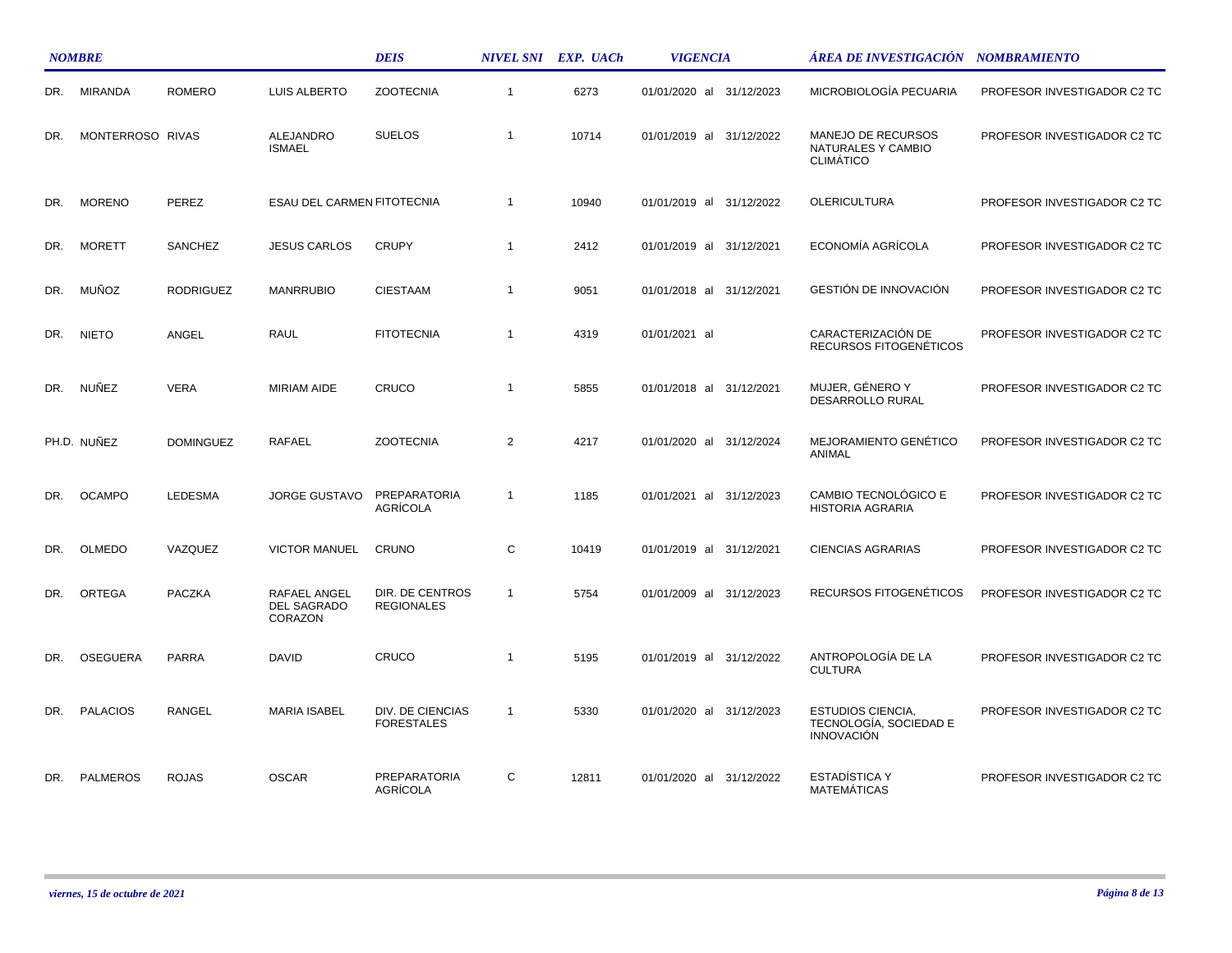|     | <b>NOMBRE</b>  |                  |                                    | <b>DEIS</b>                             |                | NIVEL SNI EXP. UACh | <b>VIGENCIA</b>          | ÁREA DE INVESTIGACIÓN    NOMBRAMIENTO                            |                             |
|-----|----------------|------------------|------------------------------------|-----------------------------------------|----------------|---------------------|--------------------------|------------------------------------------------------------------|-----------------------------|
| DR. | PANTELEEVA     |                  | <b>OLGA</b><br><b>VLADIMIROVNA</b> | PREPARATORIA<br>AGRÍCOLA                | C              | 12810               | 01/01/2021 al 31/12/2021 | INFERENCIA ESTADÍSTICA Y<br>NÚMEROS INDICES                      | PROFESOR INVESTIGADOR C2 TC |
| DR. | <b>PARTIDA</b> | <b>SEDAS</b>     | <b>JOSE GERVASIO</b>               | CRUO                                    | C              | 10837               | 01/01/2021 al            |                                                                  | PROFESOR INVESTIGADOR C2 TC |
| DR. | PEDROZA        | SANDOVAL         | <b>AURELIO</b>                     | <b>URUZA</b>                            | $\mathbf{1}$   | 2431                | 01/01/2020 al 31/12/2023 | FITOSANIDAD Y TOLERANCIA<br>AL ESTRES EN PLANTAS                 | PROFESOR INVESTIGADOR C2 TC |
| DR. | PEÑA           | <b>LOMELI</b>    | AURELIANO                          | <b>FITOTECNIA</b>                       | $\overline{1}$ | 5078                | 01/01/2021 al 31/12/2024 | <b>GENOTECNIA EN</b><br><b>HORTALIZAS</b>                        | PROFESOR INVESTIGADOR C2 TC |
| DR. | PEREZ          | <b>SOTO</b>      | <b>FRANCISCO</b>                   | <b>DICEA</b>                            | $\overline{1}$ | 5969                | 01/01/2021 al 31/12/2024 | DESARROLLO ECONÓMICO<br>DE MÉXICO                                | PROFESOR INVESTIGADOR C2 TC |
| DR. | PEREZ          | LOPEZ            | <b>ARTEMIO</b>                     | DEPTO. DE ING.<br><b>AGROINDUSTRIAL</b> | $\overline{1}$ | 10965               | 01/01/2021 al 31/12/2023 | FISIOLOGÍA Y TECNOLOGÍA<br>POSTCOSECHA DE FRUTAS<br>Y HORTALIZAS | PROFESOR INVESTIGADOR C2 TC |
| DR. | <b>PINEDA</b>  | <b>PINEDA</b>    | <b>JOEL</b>                        | <b>SUELOS</b>                           | $\overline{1}$ | 6221                | 01/01/2019 al 31/12/2022 | FERTILIDAD DE SUELOS Y<br>NUTRICIÓN VEGETAL                      | PROFESOR INVESTIGADOR C2 TC |
| DR. | PORTILLO       | VAZQUEZ          | <b>MARCOS</b>                      | <b>DICEA</b>                            | $\overline{1}$ | 4852                | 01/01/2021 al            | ECONOMÍA AGRÍCOLA EN<br>ÁREAS MARGINADAS                         | PROFESOR INVESTIGADOR C2 TC |
| DR. | PRADO          | <b>HERNANDEZ</b> | <b>JORGE VICTOR</b>                | <b>SUELOS</b>                           | $\mathbf{1}$   | 12493               | 01/01/2020 al 31/12/2022 | MANEJO INTEGRAL DE LOS<br>RECURSOS HIDRICOS                      | PROFESOR INVESTIGADOR C2 TC |
|     | PH.D. RAMIREZ  | VALVERDE         | <b>RODOLFO</b>                     | <b>ZOOTECNIA</b>                        | 2              | 6189                | 01/01/2020 al 31/12/2024 | MEJORAMIENTO GENÉTICO<br>ANIMAL                                  | PROFESOR INVESTIGADOR C2 TC |
| DR. | <b>RAMIREZ</b> | <b>MIRANDA</b>   | <b>CESAR ADRIAN</b>                | DIR. DE CENTROS<br><b>REGIONALES</b>    | 2              | 5583                | 01/01/2017 al 31/12/2021 | DESARROLLO RURAL<br><b>REGIONAL</b>                              | PROFESOR INVESTIGADOR C2 TC |
| DR. | RAMIREZ        | <b>GARCIA</b>    | ADAN GUILLERMO CRUNO               |                                         | $\overline{1}$ | 10729               | 01/01/2021 al            | GESTIÓN DEL DESARROLLO<br><b>TERRITORIAL</b>                     | PROFESOR INVESTIGADOR C2 TC |
|     | PH.D. REBOLLAR | <b>ALVITER</b>   | ANGEL                              | CRUCO                                   | $\overline{1}$ | 9936                | 01/01/2018 al 31/12/2021 | MANEJO DE ENFERMEDADES<br>Y EPIDEMIOLOGÍA                        | PROFESOR INVESTIGADOR C2 TC |
| DR. | RENARD         | <b>HUBERT</b>    | <b>GABRIELLE</b>                   | MARIE CHRISTINE SOCIOLOGÍA RURAL        | 3              | 3784                | 01/01/2019 al 31/12/2033 | SOCIOLOGÍA RURAL                                                 | PROFESOR INVESTIGADOR C2 TC |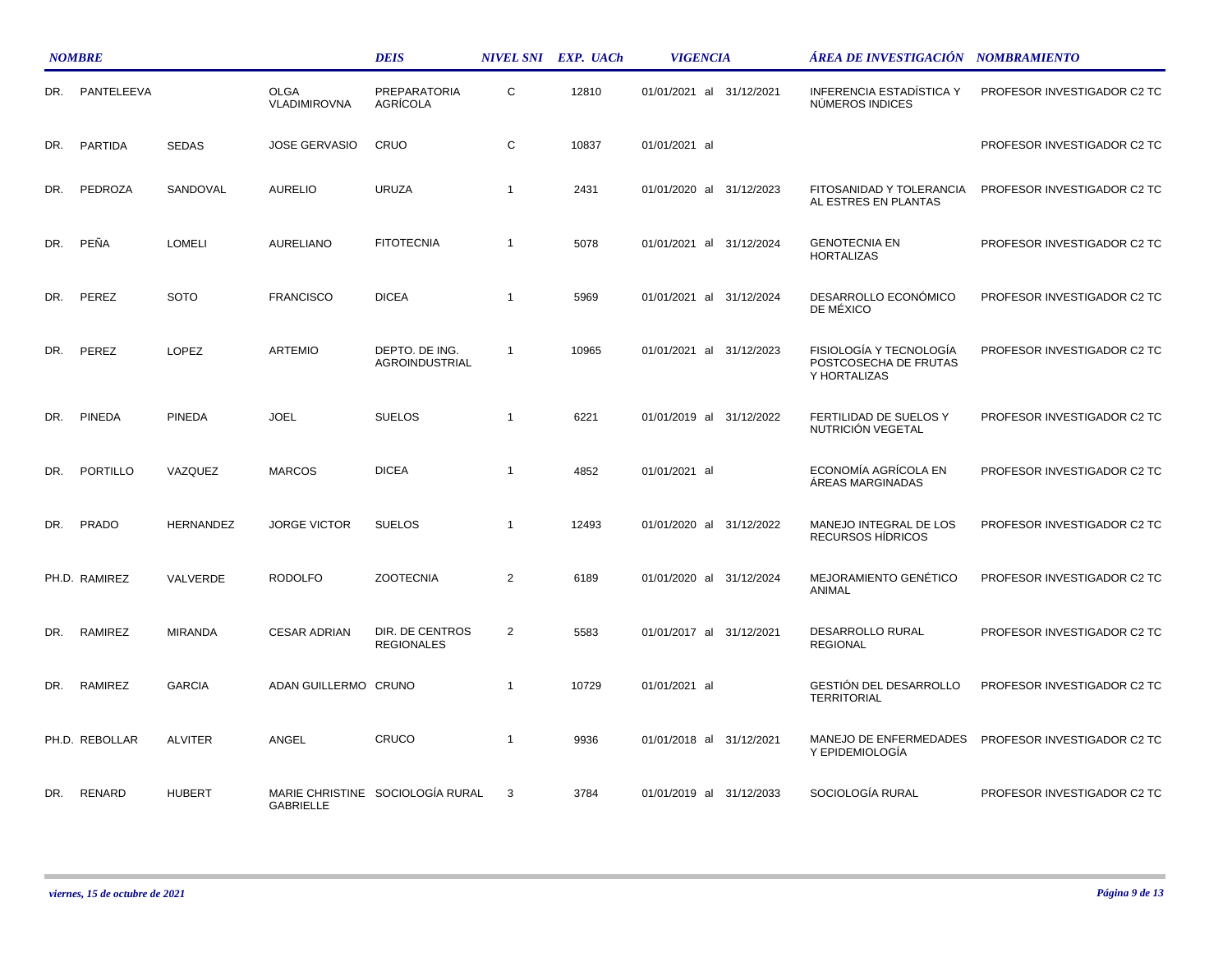|     | <b>NOMBRE</b>    |                       |                       | <b>DEIS</b>                            |                | NIVEL SNI EXP. UACh | <b>VIGENCIA</b>             | ÁREA DE INVESTIGACIÓN NOMBRAMIENTO                                                         |                             |
|-----|------------------|-----------------------|-----------------------|----------------------------------------|----------------|---------------------|-----------------------------|--------------------------------------------------------------------------------------------|-----------------------------|
| DR. | <b>RENDON</b>    | <b>MEDEL</b>          | <b>ROBERTO</b>        | <b>CIESTAAM</b>                        | $\mathbf{1}$   | 11672               | 01/01/2020 al 31/12/2023    | ANÁLISIS DE REDES DE<br>INNOVACIÓN EN EL SECTOR<br><b>RURAL</b>                            | PROFESOR INVESTIGADOR C2 TC |
| DR. | <b>REYES</b>     | <b>TREJO</b>          | <b>BENITO</b>         | <b>PREPARATORIA</b><br><b>AGRÍCOLA</b> | $\mathbf{1}$   | 4802                | 01/01/2019 al<br>31/12/2022 | QUÍMICA DE PRODUCTOS<br>NATURALES, FITOQUÍMICA Y<br>FARMACOLOGÍA DE<br>PLANTAS MEDICINALES | PROFESOR INVESTIGADOR C2 TC |
| DR. | <b>REYES</b>     | <b>TOXQUI</b>         | <b>ALVARO</b>         | <b>PREPARATORIA</b><br><b>AGRÍCOLA</b> | C              | 9693                | 01/01/2019 al 31/12/2021    | SOCIOLOGÍA DEL CUERPO                                                                      | PROFESOR INVESTIGADOR C2 TC |
| DR. | <b>RODRIGUEZ</b> | PEREZ                 | <b>JUAN ENRIQUE</b>   | <b>FITOTECNIA</b>                      | $\mathbf{1}$   | 9658                | 01/01/2019 al 31/12/2022    | <b>MEJORAMIENTO GENÉTICO</b><br>DE HORTALIZAS Y<br>ESTADÍSTICA APLICADA                    | PROFESOR INVESTIGADOR C2 TC |
| DR. | <b>RODRIGUEZ</b> | <b>TREJO</b>          | <b>DANTE ARTURO</b>   | DIV. DE CIENCIAS<br><b>FORESTALES</b>  | 2              | 9455                | 01/01/2020 al 31/12/2024    | MANEJO DEL FUEGO Y<br>RESTAURACIÓN DE<br><b>ECOSISTEMAS FORESTALES</b>                     | PROFESOR INVESTIGADOR C2 TC |
| DR. | <b>RODRIGUEZ</b> | DE LARA               | <b>RAYMUNDO</b>       | <b>ZOOTECNIA</b>                       | $\overline{1}$ | 7798                | 01/01/2020 al 31/12/2023    | <b>MANEJO Y EFICIENCIA</b><br>REPRODUCTIVA EN CONEJOS                                      | PROFESOR INVESTIGADOR C2 TC |
| DR. | <b>ROJAS</b>     | <b>HERRERA</b>        | <b>JUAN JOSE</b>      | SOCIOLOGÍA RURAL                       | $\overline{1}$ | 6267                | 01/01/2019 al 31/12/2022    | <b>COOPERATIVISMO Y</b><br>ECONOMÍA SOLIDARIA                                              | PROFESOR INVESTIGADOR C2 TC |
| DR. |                  | ROMANTCHIK KRIUCHKOVA | <b>EUGUENI</b>        | DEPTO. DE ING.<br>MECÁNICA AGRÍC.      | $\mathbf{1}$   | 9599                | 01/01/2019 al 31/12/2022    | MECANIZACIÓN Y<br>AUTOMATIZACIÓN EN<br><b>AGRICULTURA Y SISTEMAS</b><br>SOLARES RENOVABLES | PROFESOR INVESTIGADOR C2 TC |
| DR. | <b>ROMO</b>      | <b>LOZANO</b>         | <b>JOSE LUIS</b>      | DIV. DE CIENCIAS<br><b>FORESTALES</b>  | 2              | 5098                | 01/01/2018 al 31/12/2021    | ECONOMÍA AMBIENTAL Y DE<br>LOS RECURSOS NATURALES                                          | PROFESOR INVESTIGADOR C2 TC |
| DR. | <b>RUIZ</b>      | <b>GARCIA</b>         | <b>AGUSTIN</b>        | <b>IRRIGACIÓN</b>                      | $\mathbf{1}$   | 10544               | 01/01/2019 al 31/12/2022    | MECANIZACIÓN<br>MODELACIÓN Y<br>OPTIMIZACIÓN DE<br><b>BIOSISTEMAS</b>                      | PROFESOR INVESTIGADOR C2 TC |
|     | PH.D. RUIZ       | <b>FLORES</b>         | <b>AGUSTIN</b>        | <b>ZOOTECNIA</b>                       | $\mathbf{1}$   | 9774                | 01/01/2021 al               | MEJORAMIENTO GENÉTICO<br>ANIMAL                                                            | PROFESOR INVESTIGADOR C2 TC |
| DR. | SAGARNAGA        | <b>VILLEGAS</b>       | <b>LETICIA MYRIAM</b> | <b>ZOOTECNIA</b>                       | $\mathbf{1}$   | 9807                | 01/01/2018 al 31/12/2021    | POLÍTICAS PUBLICAS Y<br>ANALISIS SECTORIALES                                               | PROFESOR INVESTIGADOR C2 TC |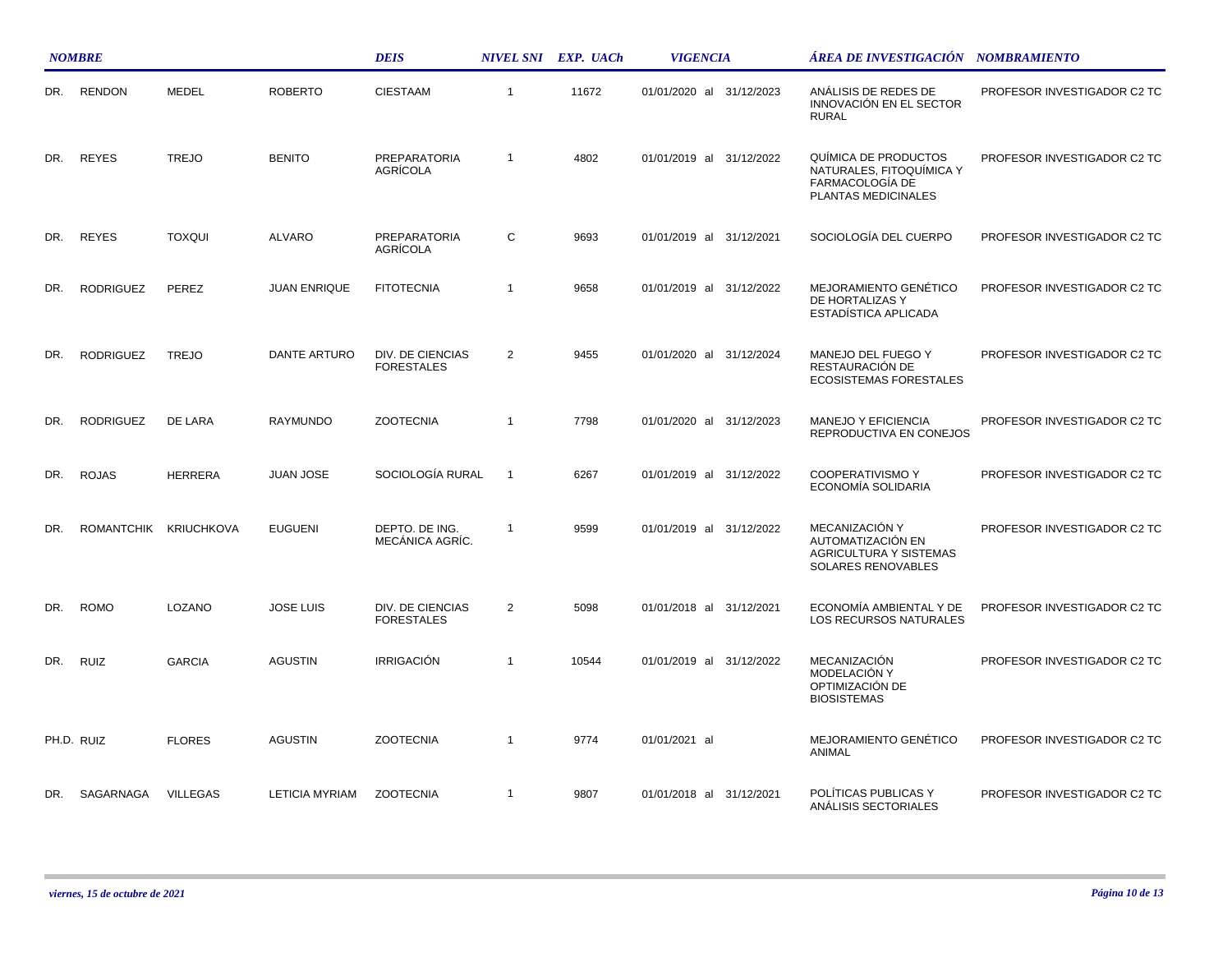|     | <b>NOMBRE</b>               |                     |                                  | <b>DEIS</b>                             |                | NIVEL SNI EXP. UACh | <b>VIGENCIA</b>             | ÁREA DE INVESTIGACIÓN NOMBRAMIENTO                                     |                             |
|-----|-----------------------------|---------------------|----------------------------------|-----------------------------------------|----------------|---------------------|-----------------------------|------------------------------------------------------------------------|-----------------------------|
|     | PH.D. SAHAGUN               | CASTELLANOS         | <b>JAIME</b>                     | <b>FITOTECNIA</b>                       | 3              | 2455                | 01/01/2010 al 30/12/2024    | ESTADÍSTICA Y CÁLCULO<br>APLICADOS A LA AGRONOMÍA                      | PROFESOR INVESTIGADOR C2 TC |
| DR. | SALAS                       | GONZALEZ            | <b>JOSE MARIA</b>                | SOCIOLOGÍA RURAL                        | $\overline{1}$ | 9215                | 01/01/2018 al 31/12/2021    | POLÍTICAS PUBLICAS Y<br>ANÁLISIS SECTORIAL                             | PROFESOR INVESTIGADOR C2 TC |
|     | PH.D. SALAZAR               | <b>MORENO</b>       | <b>RAQUEL</b>                    | DEPTO. DE ING.<br>MECÁNICA AGRÍC.       | $\overline{1}$ | 8277                | 01/01/2018 al<br>31/12/2021 | <b>MATEMÁTICAS Y</b><br>MODELACIÓN APLICADAS A<br>LA AGRICULTURA       | PROFESOR INVESTIGADOR C2 TC |
| DR. | SAMANO                      | <b>RENTERIA</b>     | MIGUEL ANGEL                     | SOCIOLOGÍA RURAL                        | -1             | 4409                | 01/01/2019 al<br>31/12/2021 | <b>CUESTIÓN AGRARIA</b><br><b>INDIGENA</b>                             | PROFESOR INVESTIGADOR C2 TC |
| DR. | SANCHEZ                     | <b>DEL CASTILLO</b> | <b>FELIPE</b>                    | <b>FITOTECNIA</b>                       | $\overline{c}$ | 48                  | 01/01/2010 al<br>30/12/2024 | FISIOLOGÍA VEGETAL EN<br>AGRONOMÍA, HIDROPONIA,<br><b>INVERNADEROS</b> | PROFESOR INVESTIGADOR C2 TC |
| DR. | <b>SANTOYO</b>              | <b>CORTES</b>       | <b>VINICIO HORACIO</b>           | DEPTO. DE ING.<br><b>AGROINDUSTRIAL</b> | $\overline{2}$ | 834                 | 01/01/2018 al 31/12/2021    | EXTENSIONISMO RURAL E<br><b>INNOVACIÓN</b><br><b>AGROEMPRESARIAL</b>   | PROFESOR INVESTIGADOR C2 TC |
| DR. | SCHWENTESIU RINDERMANN<br>S |                     | <b>RITA ELISE</b>                | <b>CIESTAAM</b>                         | 3              | 8477                | 01/01/2020 al 31/12/2034    | ECONOMÍA AGRÍCOLA                                                      | PROFESOR INVESTIGADOR C2 TC |
| DR. | <b>SEGURA</b>               | LEDESMA             | <b>SERGIO DAMIAN</b>             | CRUCO                                   | $\overline{1}$ | 10838               | 01/01/2018 al 31/12/2021    | RECURSOS GENÉTICOS DE<br><b>FRUTALES</b>                               | PROFESOR INVESTIGADOR C2 TC |
| DR. | <b>SEPULVEDA</b>            | <b>GONZALEZ</b>     | <b>IBIS HORTENSIA</b><br>MIRELLA | SOCIOLOGÍA RURAL                        | $\overline{1}$ | 775                 | 01/01/2013 al 31/12/2027    | MIGRACIÓN Y CAMBIO<br>TECNOLÓGICO DESARROLLO                           | PROFESOR INVESTIGADOR C2 TC |
| DR. | <b>SERRATO</b>              | CRUZ                | MIGUEL ANGEL                     | <b>FITOTECNIA</b>                       | $\overline{2}$ | 5902                | 01/01/2020 al 31/12/2024    | RECURSOS GENÉTICOS Y<br>AGRICULTURA REGIONAL                           | PROFESOR INVESTIGADOR C2 TC |
| DR. | SORIANO                     | AVENDAÑO            | LUIS ARTURO                      | DEPTO. DE ING.<br>MECÁNICA AGRÍC.       | C              | 13710               | 01/01/2020 al 31/12/2021    | ELETRÓNICA Y CONTROL                                                   | PROFESOR INVESTIGADOR C2 TC |
| DR. | <b>SOSA</b>                 | PEREZ               | <b>GUSTAVO</b>                   | PREPARATORIA<br><b>AGRICOLA</b>         | С              | 13523               | 01/01/2021 al 31/12/2024    | PRODUCCIÓN ANIMAL<br>(REPRODUCCIÓN)                                    | PROFESOR INVESTIGADOR C2 TC |
| DR. | <b>SOSA</b>                 | <b>MONTES</b>       | <b>ELISEO</b>                    | <b>ZOOTECNIA</b>                        | $\overline{1}$ | 577                 | 01/01/2019 al 31/12/2021    | NUTRICIÓN ANIMAL                                                       | PROFESOR INVESTIGADOR C2 TC |
| DR. | <b>TEJEDA</b>               | <b>REYES</b>        | MANUEL<br>ALEJANDRO              | PARASITOLOGÍA<br>AGRÍCOLA               | $\overline{1}$ | 13514               | 01/01/2020 al 31/12/2022    | MANEJO INTEGRADO DE<br><b>PLAGAS</b>                                   | PROFESOR INVESTIGADOR C2 TC |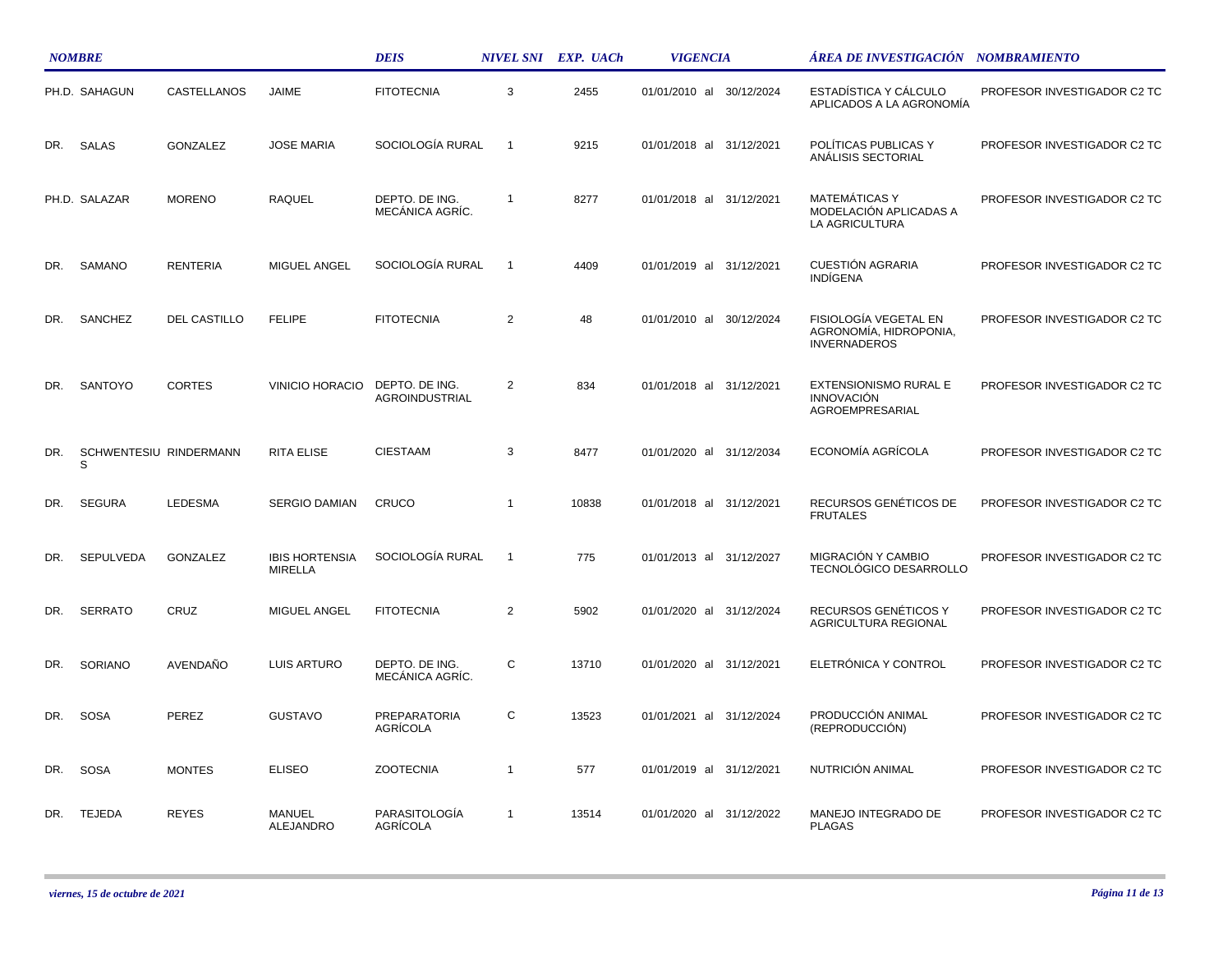|     | <b>NOMBRE</b>    |                   |                                   | <b>DEIS</b>                      |                | NIVEL SNI EXP. UACh | <b>VIGENCIA</b>          | ÁREA DE INVESTIGACIÓN NOMBRAMIENTO                                                 |                             |  |
|-----|------------------|-------------------|-----------------------------------|----------------------------------|----------------|---------------------|--------------------------|------------------------------------------------------------------------------------|-----------------------------|--|
|     | DR. TLAPAL       | <b>BOLAÑOS</b>    | <b>BERTHA</b>                     | PARASITOLOGÍA<br><b>AGRICOLA</b> | $\overline{1}$ | 11052               | 01/01/2020 al 31/12/2023 | <b>MICOLOGÍA</b>                                                                   | PROFESOR INVESTIGADOR C2 TC |  |
| DR. | <b>TORRES</b>    | CARRAL            | <b>GUILLERMO</b><br><b>ARTURO</b> | SOCIOLOGÍA RURAL                 | 2              | 617                 | 01/01/2017 al 31/12/2021 | DESARROLLO SUSTENTABLE                                                             | PROFESOR INVESTIGADOR C2 TC |  |
| DR. | <b>TREJO</b>     | CALZADA           | <b>RICARDO</b>                    | <b>URUZA</b>                     | $\overline{1}$ | 3823                | 01/01/2021 al 31/12/2024 | FISIOLOGÍA VEGETAL<br>AMBIENTAL Y<br><b>FITORREMEDIACIÓN</b>                       | PROFESOR INVESTIGADOR C2 TC |  |
| DR. | <b>TRENCH</b>    | <b>HAMILTON</b>   | <b>TIMOTHY</b><br><b>RODERICK</b> | <b>URUSSE</b>                    | $\overline{1}$ | 11124               | 01/01/2020 al 31/12/2023 | ECONOMÍA CAMPESINA Y<br>ECOLOGÍA POLÍTICA                                          | PROFESOR INVESTIGADOR C2 TC |  |
| DR. | <b>UGALDE</b>    | LEZAMA            | SAUL                              | <b>SUELOS</b>                    | $\overline{1}$ | 12286               | 01/01/2020 al 31/12/2022 | <b>FAUNA SILVESTRE</b>                                                             | PROFESOR INVESTIGADOR C2 TC |  |
| DR. | VALADEZ          | <b>MOCTEZUMA</b>  | <b>ERNESTINA</b>                  | <b>FITOTECNIA</b>                | $\overline{1}$ | 4859                | 01/01/2021 al 31/12/2024 | <b>BIOLOGÍA MOLECULAR.</b><br>MARCADORES GENÉTICO-<br><b>MOLECULARES</b>           | PROFESOR INVESTIGADOR C2 TC |  |
| DR. | VALDEZ           | <b>CEPEDA</b>     | RICARDO DAVID                     | <b>CRUCEN</b>                    | 3              | 5916                | 01/01/2019 al 31/12/2028 | SISTEMAS DINÁMICOS<br><b>COMPLEJOS EN</b><br>AGRICULTURA DE ZONAS<br><b>ARIDAS</b> | PROFESOR INVESTIGADOR C2 TC |  |
| DR. | VALDIVIA         | <b>ALCALA</b>     | <b>RAMON</b>                      | <b>DICEA</b>                     | $\overline{1}$ | 8455                | 01/01/2021 al            | ECONOMÍA AGRÍCOLA Y<br>ECONOMÍA DE LOS<br>RECURSOS NATURALES                       | PROFESOR INVESTIGADOR C2 TC |  |
| DR. | VALLE            | <b>GUADARRAMA</b> | <b>SALVADOR</b>                   | DEPTO. DE ING.<br>AGROINDUSTRIAL | $\overline{1}$ | 5440                | 01/01/2019 al 31/12/2022 | <b>TECNOLOGÍA</b><br>POSTCOSECHA DE<br><b>PRODUCTOS</b>                            | PROFESOR INVESTIGADOR C2 TC |  |
| DR. | VALLEJO          | <b>HERNANDEZ</b>  | LAURA HAYDEE                      | <b>ZOOTECNIA</b>                 | C              | 13721               | 01/01/2019 al 31/12/2021 | <b>CIENCIAS AGROPECUARIAS</b><br>Y BIOTECNOLOGÍA                                   | PROFESOR INVESTIGADOR C2 TC |  |
| DR. | VARGAS           | <b>HERNANDEZ</b>  | <b>MATEO</b>                      | <b>SUELOS</b>                    | $\overline{1}$ | 5617                | 01/01/2019 al 31/12/2022 | ESTADÍSTICA APLICADA A<br><b>GENÉTICA Y A GENOMICA</b>                             | PROFESOR INVESTIGADOR C2 TC |  |
| DR. | <b>VICTORINO</b> | RAMIREZ           | <b>LIBERIO</b>                    | SOCIOLOGÍA RURAL                 | $\overline{1}$ | 6265                | 01/01/2020 al 31/12/2023 | SOCIOLOGÍA DE LA CULTURA<br>Y LA EDUCACIÓN                                         | PROFESOR INVESTIGADOR C2 TC |  |
|     | DR. VIDAL        | LEZAMA            | <b>ELOISA</b>                     | <b>FITOTECNIA</b>                | C              | 5339                | 01/01/2021 al 31/12/2024 |                                                                                    | PROFESOR INVESTIGADOR C2 TC |  |